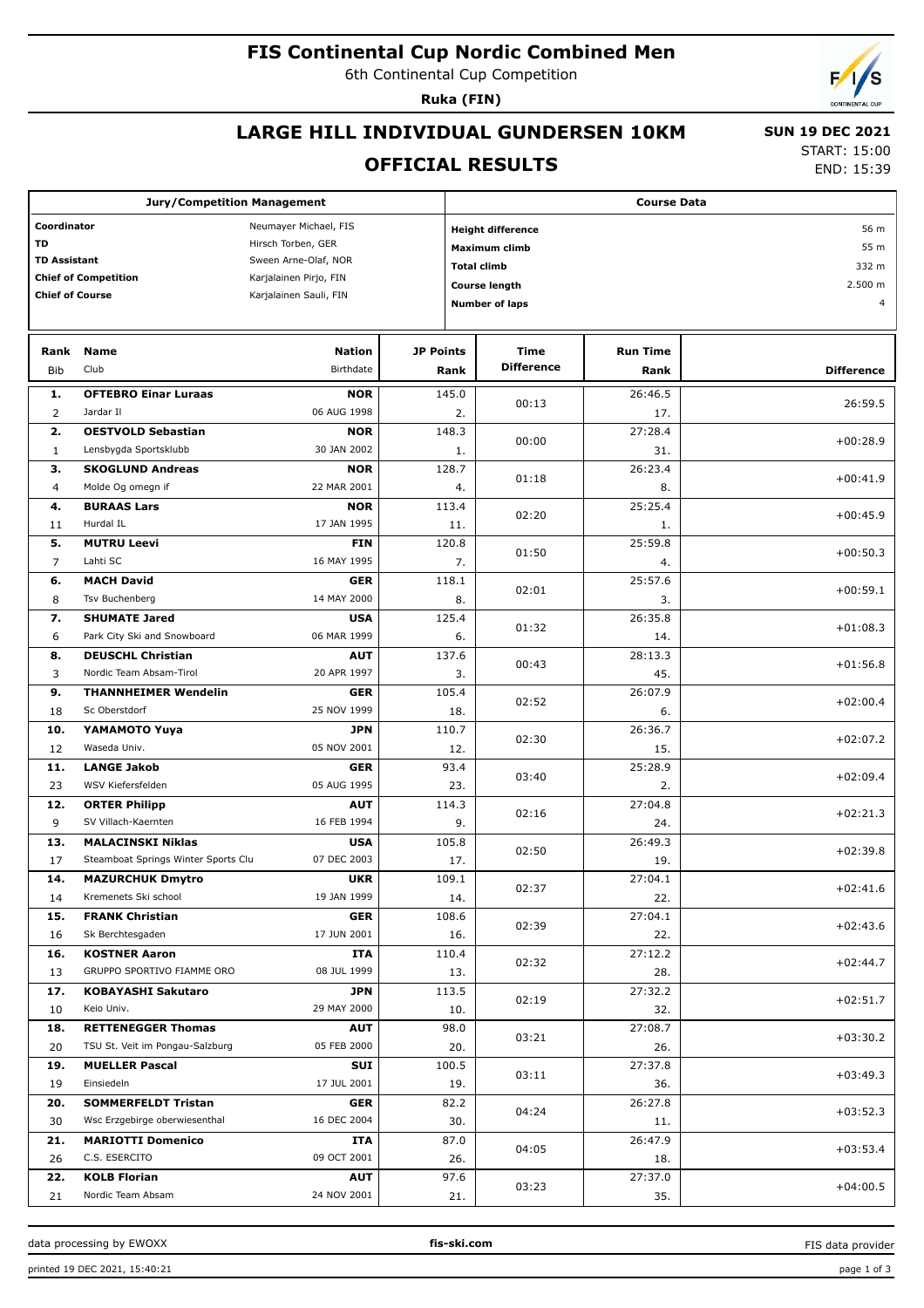# **FIS Continental Cup Nordic Combined Men**

6th Continental Cup Competition

**Ruka (FIN)**



## **LARGE HILL INDIVIDUAL GUNDERSEN 10KM**

#### **OFFICIAL RESULTS**

 **SUN 19 DEC 2021** START: 15:00

END: 15:39

| Rank<br>Bib | <b>Name</b><br>Club                 | <b>Nation</b><br>Birthdate | <b>JP Points</b><br>Rank | Time<br><b>Difference</b> | <b>Run Time</b><br>Rank | <b>Difference</b> |
|-------------|-------------------------------------|----------------------------|--------------------------|---------------------------|-------------------------|-------------------|
|             |                                     |                            |                          |                           |                         |                   |
| 23.         | <b>STROEM Eidar Johan</b>           | <b>NOR</b>                 | 97.1                     | 03:25                     | 27:45.5                 | $+04:11.0$        |
| 22          | Alta If                             | 30 MAR 2004                | 22.                      |                           | 39.                     |                   |
| 24.         | <b>BARKOV Viacheslav</b>            | <b>RUS</b><br>28 FEB 1992  | 72.5                     | 05:03                     | 26:15.9                 | $+04:19.4$        |
| 38          | SDUSHOR UOR 2 MOSCOW                |                            | 38.                      |                           | 7.                      |                   |
| 25.         | <b>SIEGEMUND Nick</b>               | <b>GER</b>                 | 87.4                     | 04:04                     | 27:17.0                 | $+04:21.5$        |
| 25          | Vsc Klingenthal                     | 12 AUG 2000                | 25.                      |                           | 29.                     |                   |
| 26.         | <b>GOOD Jasper</b>                  | <b>USA</b>                 | 78.0                     | 04:41                     | 26:52.3                 | $+04:33.8$        |
| 32          | Steamboat Springs Winter Sports Clu | 10 MAY 1996                | 32.                      |                           | 21.                     |                   |
| 27.         | <b>DAGN Florian</b>                 | <b>AUT</b>                 | 76.4                     | 04:48                     | 26:51.2                 | $+04:39.7$        |
| 35          | Kitzbueheler Ski Club - KSC         | 10 DEC 1999                | 35.                      |                           | 20.                     |                   |
| 28.         | <b>MICHAUD Tom</b>                  | <b>FRA</b>                 | 79.7                     | 04:34                     | 27:08.3                 | $+04:42.8$        |
| 31          | Union Sportive lamoura              | 11 NOV 2001                | 31.                      |                           | 25.                     |                   |
| 29.         | <b>SCHUMANN Stephen</b>             | <b>USA</b>                 | 62.6                     | 05:43                     | 26:04.7                 | $+04:48.2$        |
| 43          | Park City Ski and Snowboard         | 14 MAR 2000                | 43.                      |                           | 5.                      |                   |
| 30.         | <b>KONVALINKA Jiri</b>              | <b>CZE</b>                 | 108.9                    | 02:38                     | 29:15.0                 | $+04:53.5$        |
| 15          | Dukla Liberec                       | 27 NOV 2004                | 15.                      |                           | 51.                     |                   |
| 31.         | SZCZECHOWICZ Andrzej                | <b>POL</b>                 | 84.6                     | 04:15                     | 27:39.4                 | $+04:54.9$        |
| 27          | Ts Wisla zakopane                   | 14 SEP 2000                | 27.                      |                           | 37.                     |                   |
| 32.         | <b>AHTAVA Rasmus</b>                | <b>FIN</b>                 | 66.2                     | 05:28                     | 26:28.3                 | $+04:56.8$        |
| 40          | Vuokattisport Club                  | 14 MAR 2001                | 40.                      |                           | 12.                     |                   |
| 33.         | <b>GALUNIN Artem</b>                | <b>RUS</b>                 | 68.8                     | 05:18                     | 26:44.3                 | $+05:02.8$        |
| 39          | Nizhny Novgorod                     | 08 OCT 1999                | 39.                      |                           | 16.                     |                   |
| 34.         | <b>MERILAINEN Eelis</b>             | <b>FIN</b>                 | 83.4                     | 04:20                     | 27:44.1                 | $+05:04.6$        |
| 29          | Jyvaskylan Hiihtoseura              | 17 APR 2004                | 29.                      |                           | 38.                     |                   |
| 35.         | <b>SCHULA Pepe</b>                  | <b>GER</b>                 | 78.0                     | 04:41                     | 27:34.7                 | $+05:16.2$        |
| 33          | Ssv Geyer                           | 28 APR 2003                | 32.                      |                           | 34.                     |                   |
| 36.         | <b>SKAARSET Lars Ivar</b>           | <b>NOR</b>                 | 74.3                     | 04:56                     | 27:20.3                 | $+05:16.8$        |
| 37          | Soere Aal il                        | 05 JAN 1998                | 37.                      |                           | 30.                     |                   |
| 37.         | <b>NISHIKATA Yuto</b>               | JPN                        | 75.4                     | 04:52                     | 27:33.2                 | $+05:25.7$        |
| 36          | Meiji Univ.                         | 25 FEB 2003                | 36.                      |                           | 33.                     |                   |
| 38.         | <b>TYRODE Mael</b>                  | <b>FRA</b>                 | 58.5                     | 05:59                     | 26:33.8                 | $+05:33.3$        |
| 45          | S.C les fourgs                      | 31 JUL 2000                | 45.                      |                           | 13.                     |                   |
| 39.         | <b>GOUY Nils</b>                    | <b>FRA</b>                 | 55.4                     | 06:12                     | 26:24.5                 | $+05:37.0$        |
| 47          | Autrans                             | 10 JUL 2001                | 47.                      |                           | 10.                     |                   |
| 40.         | <b>HAFNER Fabian</b>                | <b>AUT</b>                 | 84.2                     | 04:16                     | 28:25.1                 | $+05:41.6$        |
| 28          | SV Villach                          | 19 JAN 2001                | 28.                      |                           | 48.                     |                   |
| 41.         | <b>MOCZARSKI Justin</b>             | <b>GER</b>                 | 53.4                     | 06:20                     | 26:24.0                 | $+05:44.5$        |
| 50          | Sk Winterberg                       | 11 MAY 1998                | 50.                      |                           | 9.                      |                   |
| 42.         | <b>TIETAVAINEN Arsi</b>             | <b>FIN</b>                 | 64.1                     | 05:37                     | 27:10.8                 | $+05:48.3$        |
| 42          | Kiteen Urheilijat                   | 04 JAN 2004                | 42.                      |                           | 27.                     |                   |
| 43.         | <b>PARK Jeun</b>                    | <b>KOR</b>                 | 65.2                     | 05:32                     | 28:12.2                 | $+06:44.7$        |
| 41          |                                     | 11 MAR 1993                | 41.                      |                           | 44.                     |                   |
| 44.         | <b>ANDREWS Grant</b>                | <b>USA</b>                 | 76.8                     | 04:46                     | 29:05.1                 | $+06:51.6$        |
| 34          | Steamboat Springs Winter Sports Clu | 03 DEC 1997                | 34.                      |                           | 50.                     |                   |
| 45.         | <b>MILANIN Aleksandr</b>            | <b>RUS</b>                 | 54.1                     | 06:17                     | 28:01.1                 | $+07:18.6$        |
| 49          | Moscow UOR2                         | 17 MAR 2000                | 49.                      |                           | 43.                     |                   |
| 46.         | <b>LANKINEN Jarkko</b>              | <b>FIN</b>                 | 57.0                     | 06:05                     | 28:31.1                 | $+07:36.6$        |
| 46          | Tampereen Pyrintoe                  | 13 MAR 2002                | 46.                      |                           | 49.                     |                   |
| 47.         | YAMAKAWA Reo                        | JPN                        | 52.5                     | 06:23                     | 28:21.3                 | $+07:44.8$        |
| 51          | Arai High School                    | 02 DEC 2004                | 51.                      |                           | 47.                     |                   |
| 48.         | <b>HREBENIUK Vitaliy</b>            | <b>UKR</b>                 | 44.2                     | 06:56                     | 28:00.5                 | $+07:57.0$        |
| 54          | Kremenets Ski school                | 27 SEP 2001                | 54.                      |                           | 42.                     |                   |

data processing by EWOXX **fis-ski.com**

FIS data provider